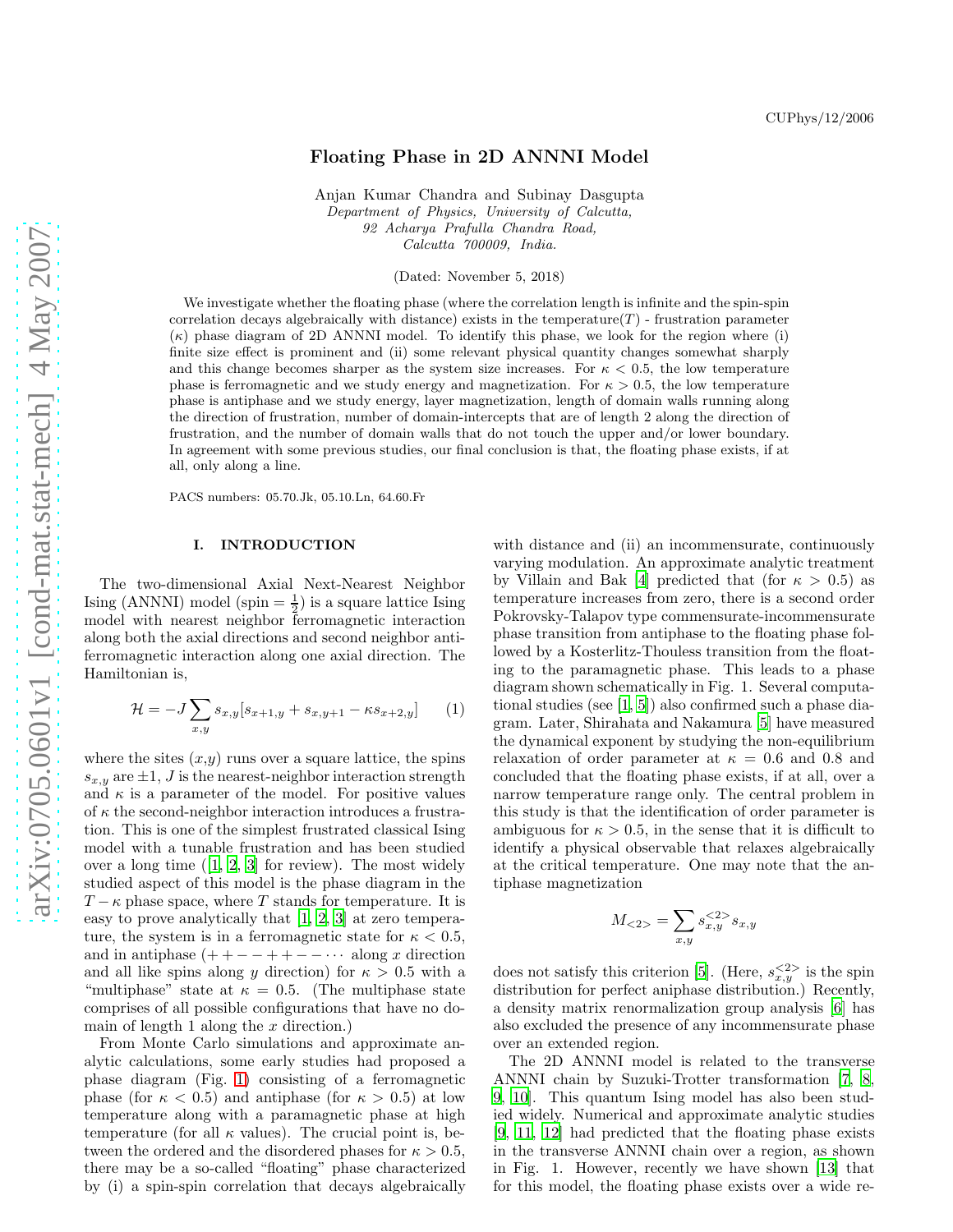

<span id="page-1-0"></span>FIG. 1: Schematic phase diagram of the two-dimensional ANNNI model according to previous studies.

gion extending from  $\kappa < 0.5$  to  $\kappa > 0.5$ . There is thus a controversy about the existence of algebraically decaying phase in 2D ANNNI model.

In this article, we shall present Monte Carlo simulation of 2D ANNNI model with a view to locating the floating phase, if any. For  $\kappa < 0.5$ , one can easily identify the magnetization as the order parameter and for this case we have therefore, measured

- 1. internal energy
- 2. magnetization.

For  $\kappa > 0.5$ , the ordered phase is "antiphase" and it is difficult to identify the order parameter unambiguously. In this case, we have measured

- 1. internal energy,
- 2. layer magnetization (magnetization perpendicular to the direction of frustration)
- 3. length of domain walls running along the direction of frustration
- 4. number of domain-intercepts that are of length 2 over a straight line along the direction of frustration
- 5. number of dislocations measured as the number of domain walls that do not touch the upper and/or lower boundary.

We shall discuss later (Sec. III) the significance of these quantities in the context of our work.

From the measurement of a suitable physical quantity  $Q(t)$  at a time t, the critical point (or, for that matter, the critical region) could be identified from the general principle that at the critical point the quantity  $Q(t)$  −  $Q(\infty)$  is expected to vanish algebraically as a function of time  $t$ . While this characteristic is handy for the case  $Q(\infty) = 0$ , it is not usable when  $Q(\infty) \neq 0$ , as very large time simulation is required to measure the quantity  $Q(\infty)$  itself. In such cases, we have utilized two essential

features of critical phenomena : (i) For a finite lattice, the correlation time will diverge as [\[14\]](#page-8-13)

 $\tau \sim L^z$ .

Hence, the quantity  $Q(t)$  will depend strongly on the system size only at the critical temperature  $T_c$  even at finite values of t. (ii) the equilibrium value  $Q(\infty)$  will undergo a sudden change, which is detectable even for small size and becomes more and more drastic as the system size increases.

As mentioned above, the results from non-equilibrium relaxation study [\[5\]](#page-8-4) and the density matrix renormalization group analysis [\[6\]](#page-8-5) contradicts the previous studies [\[5,](#page-8-4) [9](#page-8-8), [15\]](#page-8-14) as regards the extent of the floating phase. This paper confirms the conclusion of the former two studies by Monte Carlo simulation. One should note that all these studies agree at sufficiently low temperatures. We measure some observables that play a crucial role in the underlying physics and that have not been analyzed till now.

In Sections II and III we shall present the simulation studies for  $\kappa < 0.5$  and  $\kappa > 0.5$  respectively. All the simulation studies were performed with sequential Metropolis algorithm using periodic boundary conditions in X and Y directions and the results were averaged over 10 to 50 realizations. In Section IV we shall study the correspondence between the 2D ANNNI model and the transverse ANNNI chain and in Section V present conclusions. Our final conclusion is that the divergent correlation time exists only along a line. The phase diagram obtained is presented in Fig. [2.](#page-2-0) Everywhere in this communication temperature is measured in unit of  $T_c^{(0)} = 0.44069$ , the critical temperature for nearest-neighbor interaction  $(\kappa = 0)$ . This diagram is in qualitative agreement with that obtained by Shirahata and Nakamura [\[5](#page-8-4)] and Derian, Gendiar and Nishino [\[6](#page-8-5)]. The small difference between our results and those obtained by these authors seems to be due to the small ( $\sim 1000 \times 1000$ ) size of our simulation, compared to that of Shirahata and Nakamura  $({\sim 6399 \times 6400}).$ 

### II. SIMULATION STUDIES FOR  $\kappa < 0.5$

### A. Energy

Before we consider the measurements on the 2D ANNNI model itself, let us break off for a discussion on critical behavior of energy relaxation in general. Internal energy  $E$  is always unambiguously defined, in contrast to the order parameter, which for some phase transitions (like our system for  $\kappa > 0.5$ ) may not be easy to identify and measure. However, since  $E(\infty) \neq 0$ , it is difficult to study the time variation of the quantity  $E(t)-E(\infty)$ , as mentioned above. The relaxation of energy has also been studied elsewhere [\[16](#page-8-15), [17](#page-8-16)].

We shall now consider the case of  $\kappa = 0$  (only nearestneighbor interaction), and obtain the exponent, following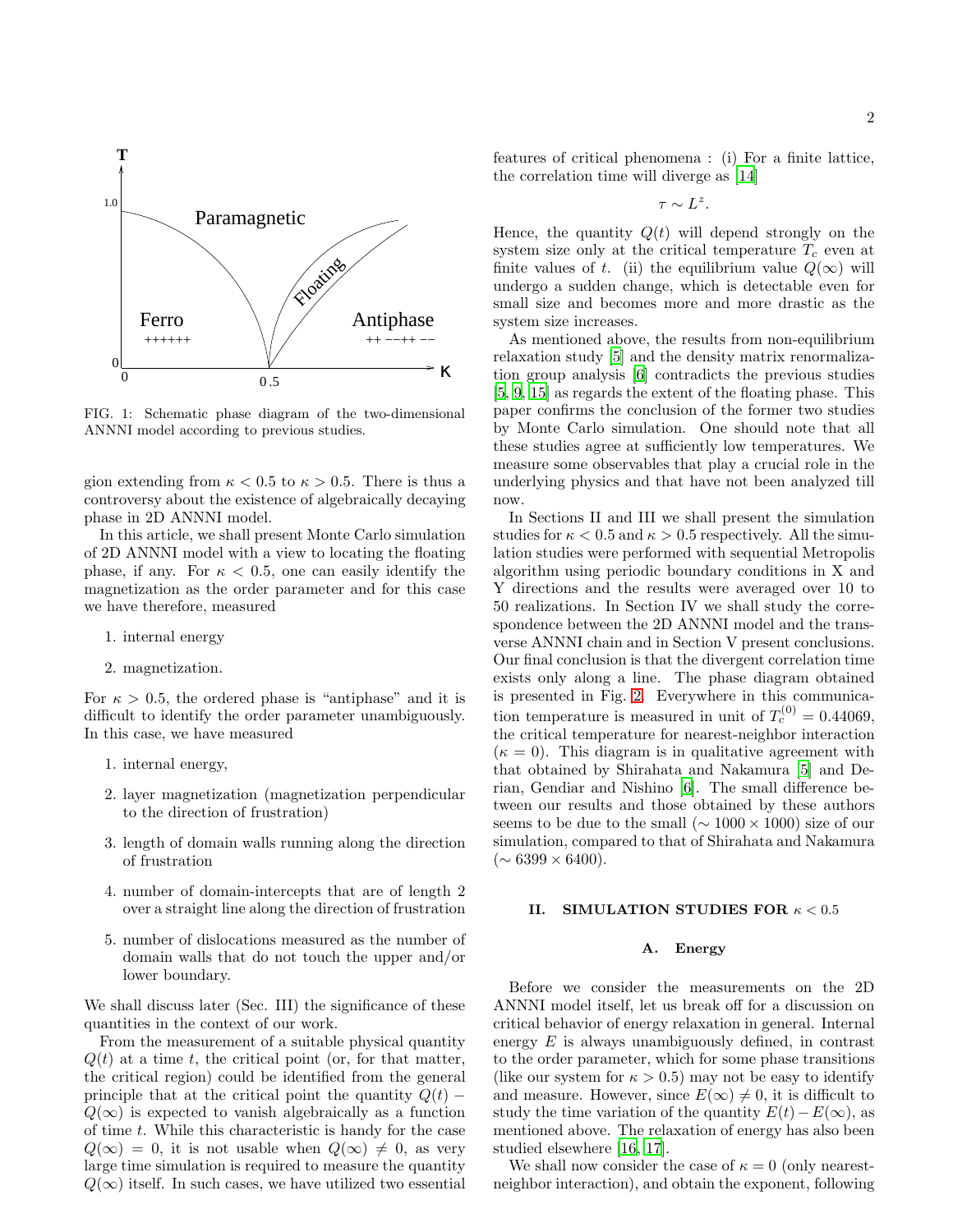

<span id="page-2-0"></span>FIG. 2: The phase diagram of the two-dimensional ANNNI model as obtained from the present study, from non-linear relaxation (NER) [\[5](#page-8-4)] and density matrix renormalization group (DMRG) [\[6](#page-8-5)]. The temperature is measured in units of  $T_c^{(0)}$  = 0.44069 as mentioned in the text.

standard scaling arguments [\[16](#page-8-15), [18,](#page-8-17) [19\]](#page-8-18). Starting from the standard diffusion equation for the (non-conserved) order parameter  $\psi$ 

$$
\frac{\partial \psi}{\partial t}=-\Gamma \frac{\partial F}{\partial \psi}
$$

one obtains

$$
\frac{\partial F}{\partial t} = -\frac{1}{\Gamma} \left( \frac{\partial \psi}{\partial t} \right)^2,
$$

where F is the appropriate free energy and  $\Gamma$  is a parameter of the model. The identity  $E = \partial(\beta F)/\partial\beta$ , where E is the total internal energy then gives,

$$
\frac{\partial E}{\partial t} = -\frac{1}{\Gamma} \left( 1 + \beta \frac{\partial}{\partial \beta} \right) \left( \frac{\partial \psi}{\partial t} \right)^2.
$$
 (2)

The scaling relation for the order parameter may be written as  $[19]$ ,

$$
\psi(t,\epsilon,L,\psi_0) = b^{-\beta/\nu} \psi(b^{-z}t, b^{1/\nu}\epsilon, b^{-1}L) \tag{3}
$$

where  $\epsilon = (1 - T)$  (T being the temperature measured in units of  $T_c^{(0)}$ ), L is the linear dimension of the system, b is the scaling factor, and  $\psi_0$  is the initial value of the order parameter. Also,  $\beta$  and  $\nu$  are the static critical exponents, and  $z$  is the dynamic critical exponent. Choosing  $b = t^{1/z}$  and suppressing the unimportant arguments L (  $\rightarrow \infty$ ) and  $\psi_0$ , we obtain,

$$
\psi(t,\epsilon) = t^{-\beta/\nu z} \left[ \psi(1,0) + t^{1/\nu z} \epsilon \psi'(1,0) \right]
$$
 (4)

where  $\psi'$  is the derivative of  $\psi$  with respect to  $\epsilon$ . Substituting this form in Eq. (2), we have, for large time,

$$
\Delta E \sim t^{-\sigma} \tag{5}
$$



<span id="page-2-1"></span>FIG. 3: Energy relaxation for a  $1000 \times 1000$  lattice for only nearest neighbor interaction i.e.  $\kappa = 0$ , starting from an ordered (all up) configuration. The straight line is a guide to the eye and fits to  $0.82t^{-0.54}$ .

where  $\Delta E$  is the energy difference  $E(t) - E(\infty)$  and  $\sigma =$  $1 - (1 - 2\beta)/\nu z = 0.66$ . Our simulations confirm this value of sigma (Fig. [3\)](#page-2-1).

In the case of ANNNI model ( $\kappa$  non-zero but  $< 0.5$ ) we study the energy relaxation starting from ferromagnetic state. Our results for  $\kappa = 0.45$  is as follows. The  $E(t)$  vs t curve for an  $L \times L$  lattice is the same for  $L = 700, 1000$ and 1200 at a temperature  $T = 0.40$  (in units of  $T_c^{(0)}$ ). This happens also for  $T = 0.41$  but not for  $T = 0.404$ , where the relaxation behavior depends on L to the largest extent (Fig. [4\)](#page-3-0). At  $L = 700$ , we could evaluate  $E(\infty)$  and found that  $E(t)-E(\infty)$  vs t plot shows an algebraic decay around  $T=0.40$  but the algebraic region is most extended for  $T = 0.404$  (Fig. [5\)](#page-3-1). It is hence concluded that at  $\kappa =$ 0.45, the critical point is  $T_c = 0.404 \pm 0.002$ . We could not however evaluate  $E(\infty)$  for  $L = 1000$  or 1200 as they involve too much computational time. Moreover, even at  $T = 0.404$ , there is some anomaly in the sense that the decay of  $E(t)$  at  $L = 1200$  is *faster* (rather than slower) than that for  $L = 700$  and 1000 (Fig. [4\)](#page-3-0). A simulation over a longer time scale might resolve the anomaly.

It is interesting to note that at  $\kappa = 0.45$ ,  $T = 0.404$ . the exponent  $\sigma$  has a value  $0.15 \pm 0.05$ . Although it is a computationally intensive job to determine  $\sigma$  accurately, we attempted to study the apparent variation of  $\sigma$  with  $\kappa$  and found that it does not change much till  $\kappa = 0.4$ and afterwards decrease markedly.

#### B. Magnetization

For  $\kappa$  < 0.5, the order parameter is magnetisation M, whose equilibrium value is zero at the critical point. Hence, an easy method of locating the critical point is to investigate where the magnetisation relaxes algebraically. It is well-known (Eq.(4)) that at  $T_c$  the magnetisation de-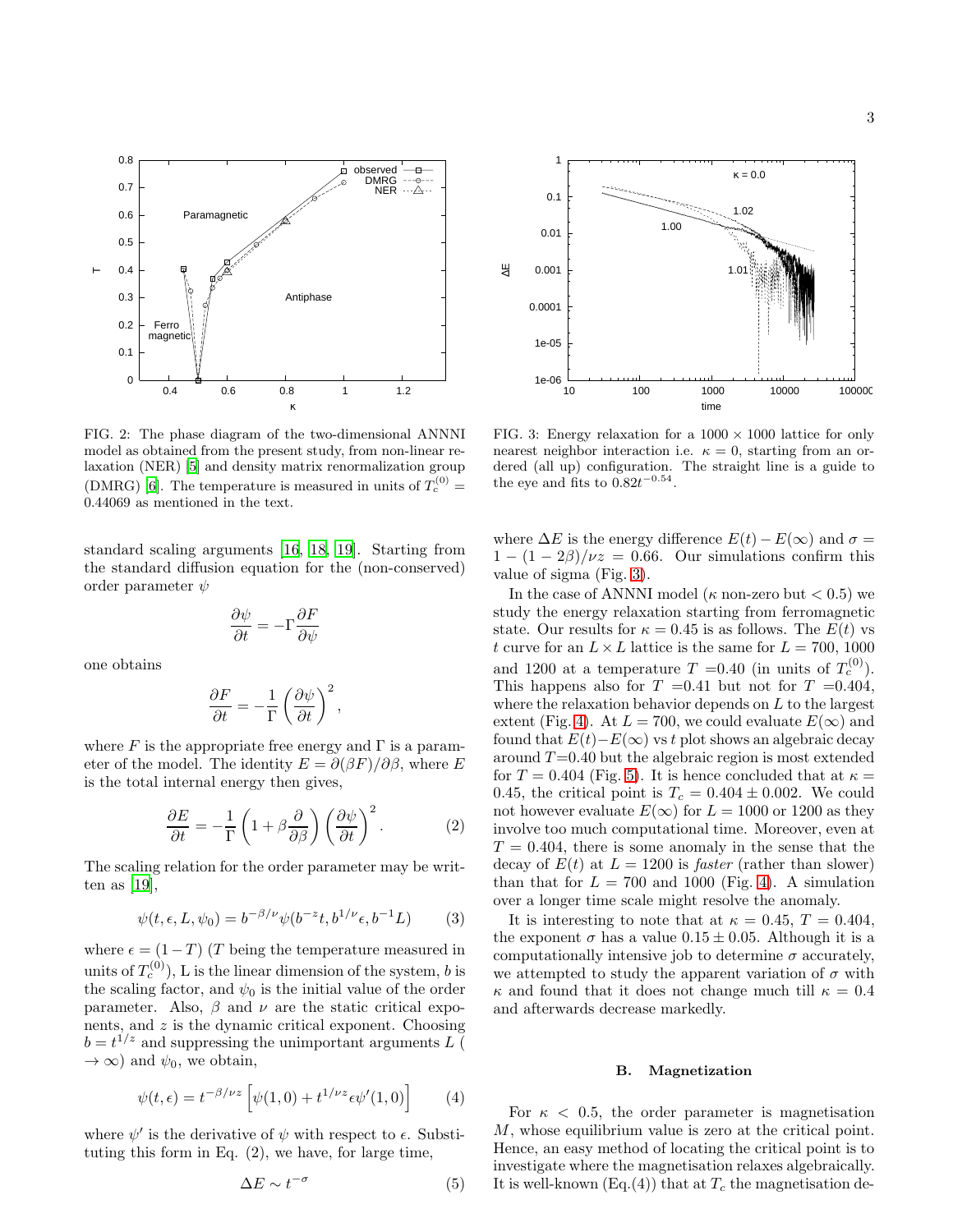

<span id="page-3-0"></span>FIG. 4: Energy relaxation for  $\kappa = 0.45$  at temperature T for  $L \times L$  square lattice. The numbers at the right margin indicate  $T$  and  $L$  values. It is important to note that for  $T = 0.40, 0.405, 0.41$  and 0.42, the curves for  $L = 1000$  and 1200 coincide with that of  $L = 700$ .



<span id="page-3-1"></span>FIG. 5: Energy relaxation for  $\kappa = 0.45$  for  $700 \times 700$  lattice. The numbers indicate temperature. Note that the linear (algebraic) region is most prominent for  $T = 0.404$ . The algebraic region fits to  $0.17t^{-0.15}$ . We could not furnish the curve for  $T = 0.405$  as the system takes too long time to equilibrate.

cays as

$$
M \sim t^{-\sigma'} \tag{6}
$$

where  $\sigma' = \beta/\nu z$ . For  $\kappa = 0$ , the value of  $\sigma'$  is 0.05734.

At  $\kappa = 0.45$  the magnetization is found to relax algebraically only around  $T = 0.405 \pm 0.002$ , which therefore is the critical temperature (Fig. [6\)](#page-3-2). That the critical temperature at  $\kappa = 0.45$  lies between 0.40 and 0.41 is also verified by the fact that there is a sudden change in the equilibrium value of magnetization as temperature increases from 0.40 to 0.41, and that this change becomes more and more sudden as the lattice size increases (Fig. [7\)](#page-3-3).

The exponent for magnetization decay turns out to be  $\sigma' = 0.02 \pm 0.005$  at  $\kappa = 0.45, T = 0.404$ . As for the case



<span id="page-3-2"></span>FIG. 6: Relaxation of magnetization at  $\kappa = 0.45$  at for  $1000 \times$ 1000 lattice. The linear (algebraic) region is most prominent for  $T = 0.404$  and fits to  $1.08t^{-0.017}$ .



<span id="page-3-3"></span>FIG. 7: Equilibrium value of magnetization at  $\kappa = 0.45$  as a function of temperature.

of energy relaxation, it is a computationally intensive job to determine  $\sigma'$  accurately. Approximate measurements indicate that just like  $\sigma$ , the exponent  $\sigma'$  also remains more or less the same up to  $\kappa = 0.4$  and starts decreasing markedly at higher  $\kappa$ . Further investigations on the apparent variation of  $\sigma$  and  $\sigma'$  is in progress.

#### III. SIMULATION STUDIES FOR  $\kappa > 0.5$

In this case, it is difficult to identify the order parameter, as mentioned above. It can be easily proved [\[1,](#page-8-0) [2,](#page-8-1) [3\]](#page-8-2) that, at low temperature the system is in a perfectly ordered state with like spins along the Y axis and ++ - - pattern repeated along the X direction. The domain walls thus run exactly parallel to the Y axis. Moving along the X (Y) axis, one finds domains of length 2  $(L)$ , for an  $L \times L$  system. As one increases the temperature, after some temperature  $T_c$  (called the lower critical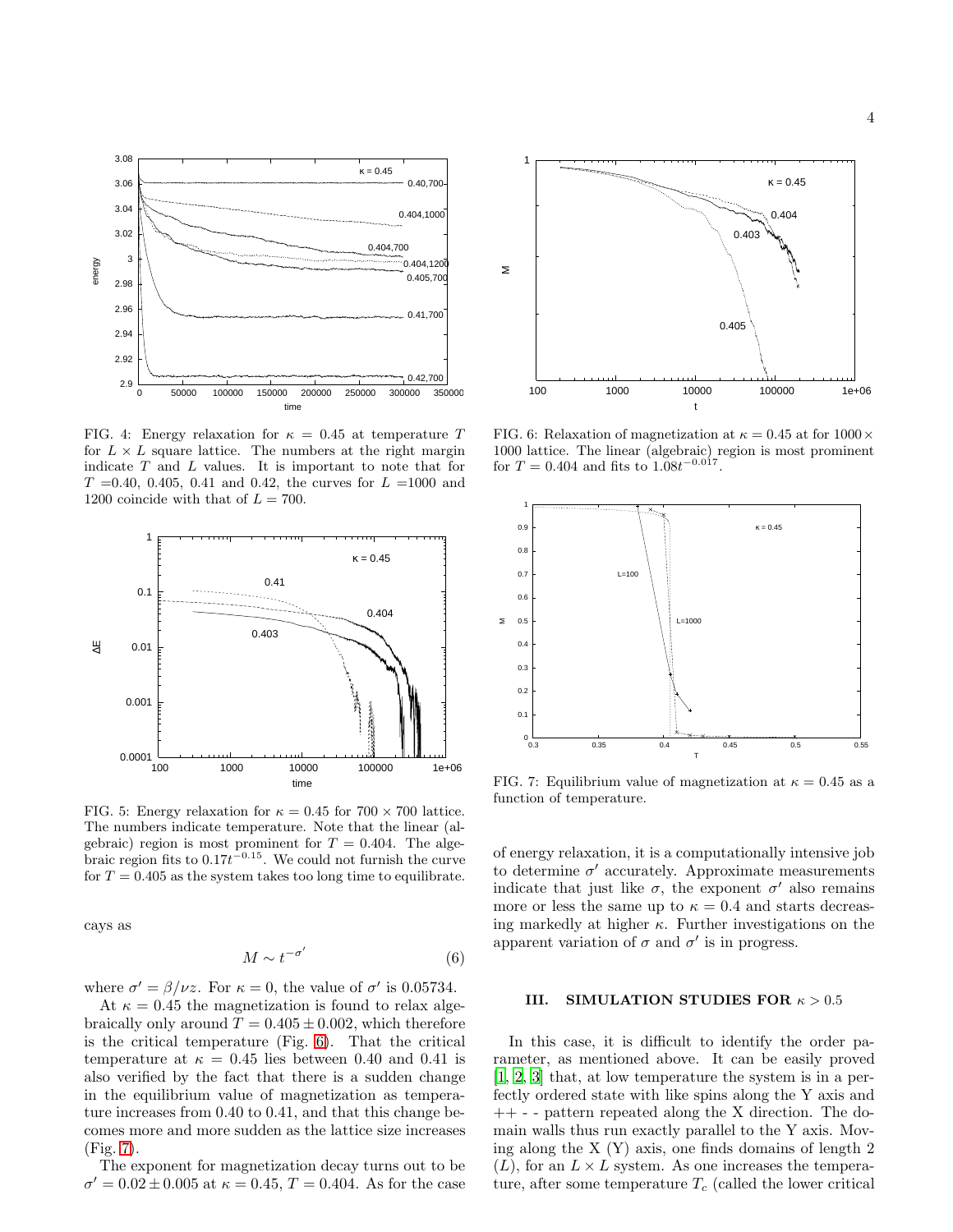temperature), domains of length larger than 2 appear along the X direction. The domain walls now run not always parallel to the Y axis. They start from the lower boundary and terminate at the upper, but they often take small steps parallel to the X axis. Along the Y axis the domains are now sometimes less than L in length. Villain and Bak [\[4\]](#page-8-3) pointed out that the number of domains that do not touch both boundaries is crucial and represents some sort of "dislocation". This number is almost zero immediately above  $T_c$  but suddenly increases at some temperature  $T_2$ . While  $T_c$  marks a second order commensurate-incommensurate (Pokrovsky-Talapov type) transition,  $T_2$  marks a Kosterlitz-Thouless type transition. For  $T > T_2$  domains of small size appear in X and Y direction and the system is in a paramagnetic state. For  $T_c < T < T_2$ , Villain and Bak claimed that, the wavelength of modulation changes continuously with temperature and the correlation length is infinity, leading to a spin-spin correlation that decays algebraically with distance.

To study the two transitions, one at  $T = T_c$  and the other at  $T = T_2$ , we measure several quantities always starting the simulation with antiphase as the initial configuration.

(1) Internal energy is studied in the same way as done for  $\kappa < 0.5$ .

(2) Layer magnetization is defined (following [\[5\]](#page-8-4)) as the magnetization of a chain along the Y axis averaged over all such chains :

$$
m_l = \frac{1}{L} \sum_{x=1}^{L} |m_x|
$$
 (7)

where,

$$
m_x = \frac{1}{L} \sum_{y=1}^{L} s_{x,y}
$$

Obviously, this quantity should be 1 for  $T < T_c$  and zero above  $T_2$ . Hence, the size dependence of the relaxation of  $m_l$  and the algebraic nature of relaxation of  $m_l$  would indicate a diverging correlation length. Shirahata and Nakamura [\[5](#page-8-4)] have studied this quantity to identify the upper transition temperature  $T_2$  at  $\kappa = 0.60$  and 0.80.

(3) The sum of length of the segments of domain walls that are parallel to the X axis, divided by the system size gives a quantity (say,  $d_x$ ) which is strictly zero in the perfect antiphase, but increases suddenly to some nonzero value at  $T_c$ . Its measurement leads to an estimate of  $T_c$ .

(4) Moving in the X-direction, one may note the lengths of domain intercepts encountered, and compute the ratio

$$
f_2 = n_2/n_t
$$

where  $n_2$  is the number of domains of length 2 and  $n_t$  is the total number of domains. This ratio is 1 for  $T < T_c$ 

and decreases for higher  $T$ . We note the region over which the relaxation of  $f_2$  depends on size or is algebraic in nature.

(5) The spin domains are identified and the fraction  $(f_d)$  of domains that do not touch the upper and/or lower boundary is counted. (Those which miss any one boundary is counted with weightage 1 and those which miss both the boundaries are given weightage 2.) This fraction measures the number of "dislocations" that drives the Kosterlitz-Thouless phase transition at  $T_2$ . We do not study the relaxation of this quantity for computational limitations, but obtain from simulation the equilibrium value away from  $T_c$ . Such measurement should lead to an estimation of the Kosterlitz-Thouless transition temperature  $T_2$ , if any.

The study of all these quantities leads us to the conclusion that the floating phase, i.e. the region between  $T_c$  and  $T_2$  extends, if at all, over a temperature range less than 0.02. Thus, the region of diverging correlation length exists only along a line, up to the accuracy of this study. Our study was performed at  $\kappa = 0.55, 0.60$ , 1.0. The resulting phase diagram is presented in (Fig. [2\)](#page-2-0). However, it is interesting to observe that while the width of the critical region is 0.02 for  $\kappa > 0.5$ , it is much less, about 0.001, for  $\kappa < 0.5$ .

### A. Energy

The study of energy relaxation for  $\kappa > 0.5$  follows closely the procedure for  $\kappa < 0.5$ , with the only difference that the initial configuration is now the antiphase. For  $\kappa = 0.60$ , the energy relaxation depends on size predominantly at  $T = 0.43$  and 0.44 (Fig. [8\)](#page-5-0) and for  $L =$ 700, the energy difference  $E(t) - E(\infty)$  shows an algebraic decay over an extended region of time at  $T = 0.43$ and 0.44 (Fig. [9\)](#page-5-1). Therefore, at  $\kappa = 0.60$  we identify  $T_c$ as  $0.44 \pm 0.01$ . The curves for  $\kappa = 0.55$  are qualitatively similar to that for  $\kappa = 0.60$ , and  $T_c$  could be identified as  $0.37 \pm 0.01$ . An alternative interpretation of the results could be that the floating phase would exist, if at all, between  $T = 0.43$  to 0.44 (0.37 to 0.38) at  $\kappa = 0.60$  (0.55). That the energy does not show any critical behavior over an extended range of temperature, seems to indicate that the floating phase does not exist over an extended region.

We mention that we could not perform the study of energy relaxation at  $\kappa = 1$ , since for this case a reliable data needs averaging over too many configurations.

The exponent for energy relaxation  $\sigma'$  (see Eq.(5)) is found to be  $1.7 \pm 0.1$  for  $\kappa = 0.55$  and 0.60. In contrast to the findings for  $\kappa < 0.5$ , we observe no marked variation of  $\sigma'$  with  $\kappa$ .

### B. Layer Magnetization

The relaxation of layer magnetization  $(m_l)$  is qualitatively similar for  $\kappa = 0.55, 0.60$  and 1.00. At  $\kappa = 0.60$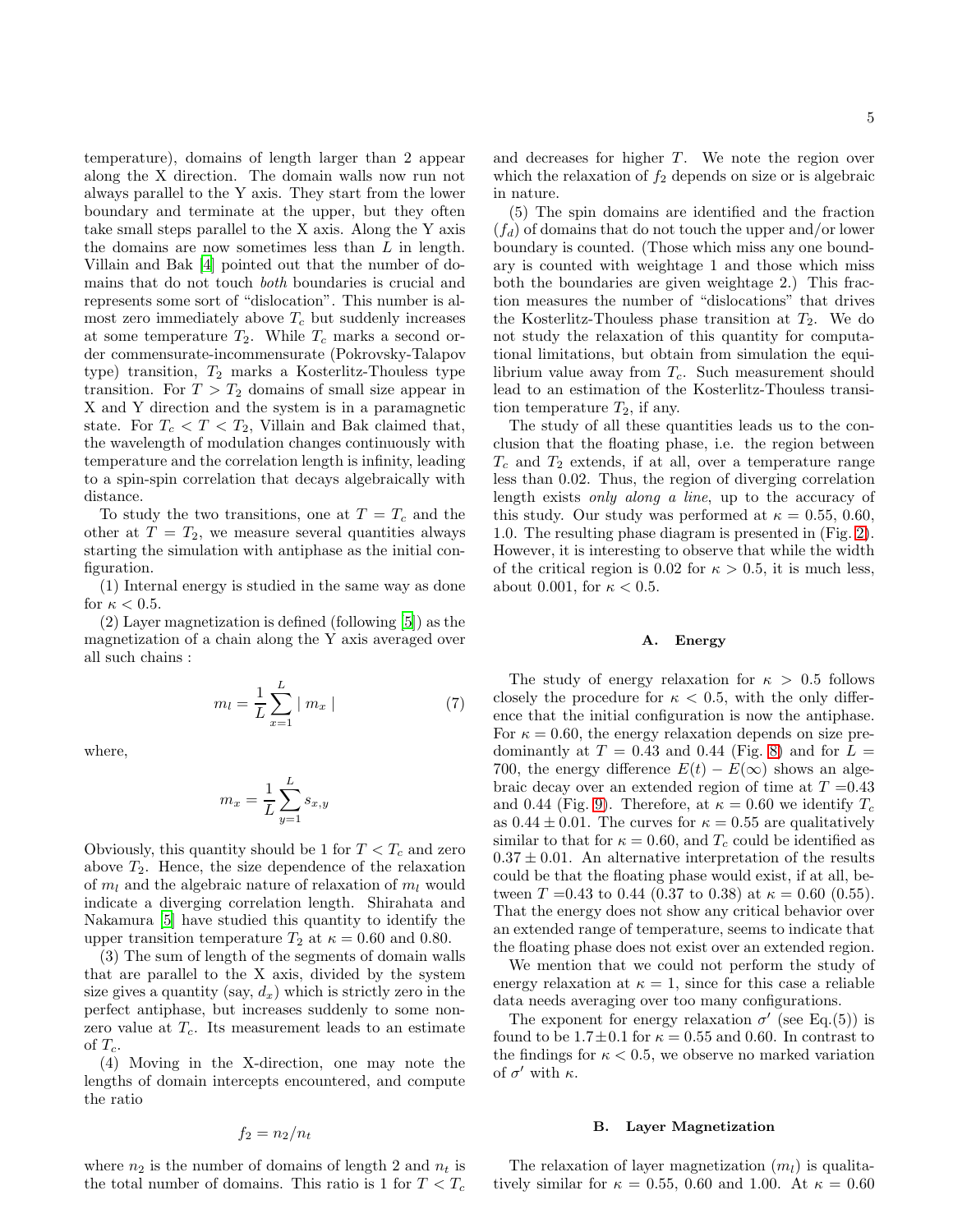

<span id="page-5-0"></span>FIG. 8: Energy relaxation for  $\kappa = 0.60$  at temperature T for  $L \times L$  square lattice. The numbers at the right margin indicate T and L values. For  $T = 0.42$  and 0.45, the curves for  $L = 1000$  and 1200 coincide with that of  $L = 700$ .



<span id="page-5-1"></span>FIG. 9: Energy relaxation for  $\kappa = 0.60$  for  $700 \times 700$  lattice. The numbers indicate temperature. Note that the linear (algebraic) region is most prominent for  $T = 0.44$  and fits to  $75 \times 10^6 t^{-1.9}.$ 

the relaxation shows critical slowing down and finite size effect at  $T = 0.44 \pm 0.01$  (Fig. [10\)](#page-5-2), which is therefore the value of  $T_2$ . The equilibrium value of layer magnetization also shows a sharp fall (that becomes sharper as the system size increases) at this temperature, at  $\kappa = 0.60$ (Fig. [11\)](#page-5-3). For  $\kappa = 0.55$  the value of  $T_2$  can be estimated in a similar manner to be  $0.37 \pm 0.01$ . We could not observe the curve for equilibrium value of layer magnetization at  $\kappa = 1$  because for this case one needs too long simulation to get the equilibrium value.

## C. Length of domain walls parallel to the direction of frustration

Like layer magnetisation, this quantity  $(d_x)$  shows critical slowing down and finite size effect at  $T = 0.44$  for



<span id="page-5-2"></span>FIG. 10: Relaxation of layer magnetization for  $\kappa = 0.60$  at temperature T for  $L \times L$  square lattice. The numbers at the right margin indicate T and L values.



<span id="page-5-3"></span>FIG. 11: Equilibrium value of layer magnetization at  $\kappa = 0.60$ as a function of temperature.

 $\kappa = 0.60$  (Fig. [12\)](#page-6-0). The equilibrium value of  $d_x$  shows a sharp rise at this temperature (Fig. [13\)](#page-6-1), and this rise becomes sharper as the system size increases. Hence, the study of  $d_x$  indicates that  $T_c$  is  $0.44 \pm 0.01$  for  $\kappa = 0.60$ . In the same manner, the value of  $T_c$  is estimated to be  $0.37 \pm 0.01$  for  $\kappa = 0.55$  and  $0.76 \pm 0.01$  for  $\kappa = 1.00$ .

#### D. Fraction of domains that have length 2

A study of this quantity  $(f_2)$  leads to  $T_c = 0.44 \pm 0.01$ for  $\kappa = 0.60$ , since size-dependent slowing down of the relaxation of  $f_2$  is observed at this temperature (Fig. [14\)](#page-6-2). Moreover, a sharp fall of the equilibrium value of  $f_2$  is observed at this temperature and this fall becomes slightly sharper as the system size increases from 100 to 1000 (Fig. [15\)](#page-6-3). In a similar manner, the critical temperature for  $\kappa = 0.55$  and 1.00 is obtained as  $0.37 \pm 0.01$  and  $0.76 \pm 0.01$  respectively.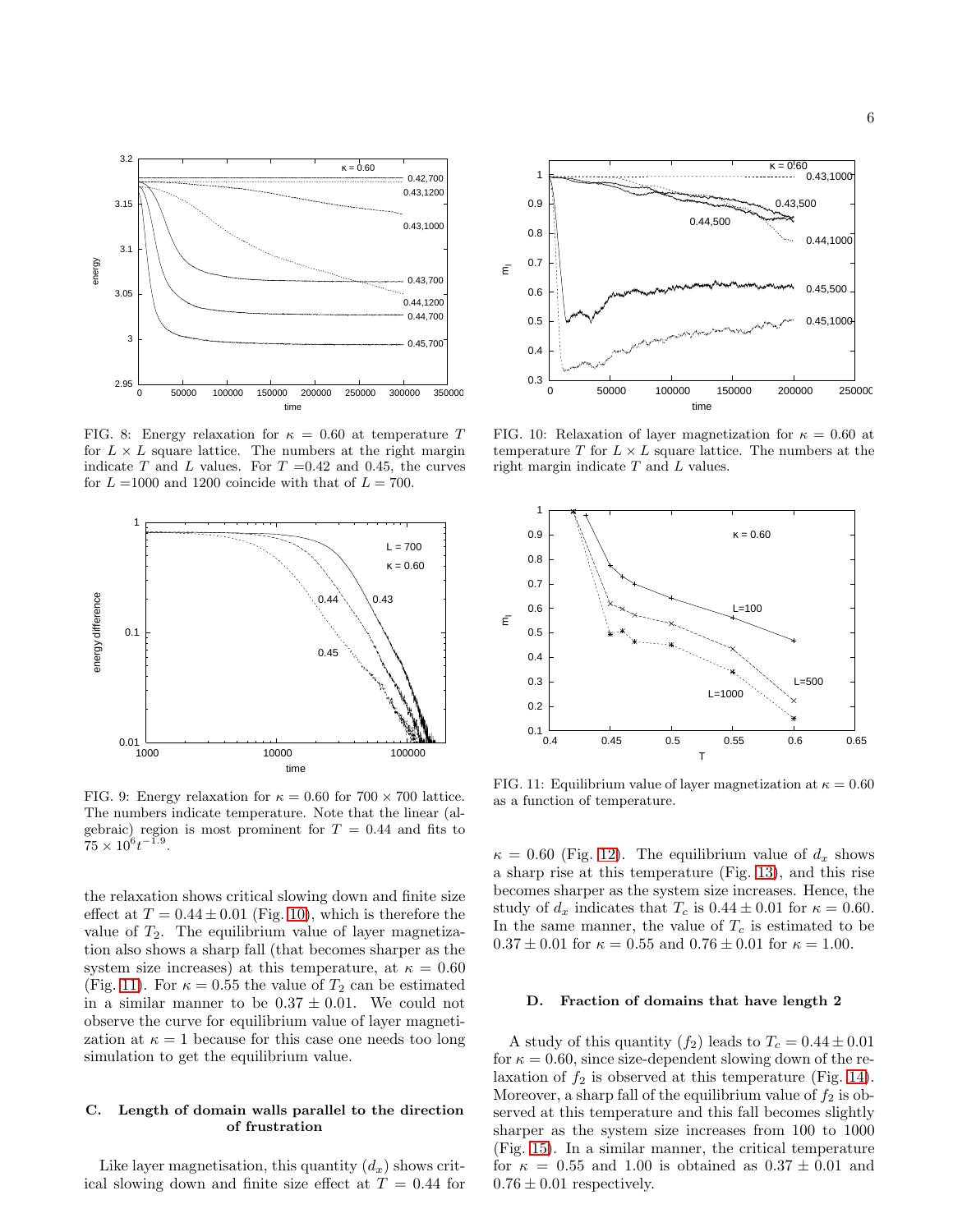

<span id="page-6-0"></span>FIG. 12: Relaxation of  $d_x$  for  $\kappa = 0.60$  at temperature T for  $L \times L$  square lattice. The numbers at the right margin indicate T and L values. For  $T = 0.42$ , the curves for  $L = 500$ and 1000 coincide.



<span id="page-6-1"></span>FIG. 13: Equilibrium value of  $d_x$  at  $\kappa = 0.60$  as a function of temperature.



<span id="page-6-2"></span>FIG. 14: Relaxation of  $f_2$  for  $\kappa = 0.60$  at temperature T for  $L \times L$  square lattice. The numbers at the right margin indicate  $T$  and  $L$  values.



<span id="page-6-3"></span>FIG. 15: Equilibrium value of  $f_2$  at  $\kappa = 0.60$  as a function of temperature.



<span id="page-6-4"></span>FIG. 16: Equilibrium value of  $f_d$  at  $\kappa = 0.60$  as a function of temperature.

### E. Fraction of domains that do not touch the boundary  $(f_d)$

We could not study the relaxation of this quantity since averaging over too many realisations is necessary for a reasonably smooth curve. Rather, we could measure the equilibrium value at temperatures where the relaxation was not prohibitively slow. It is found that for  $\kappa = 0.60$ , the critical temperature lies between 0.42 and 0.45, since a sudden change is observed in the equilibrium value of  $f_d$  in this temperature range and that this change becomes more and more sudden as the lattice size increases (Fig. [16\)](#page-6-4). Similar behaviour is also observed for  $\kappa = 0.55$ between temperature 0.35 and 0.40. This study could not be done for  $\kappa = 1.0$  because of computational limitation (one has to average over a good number of realisations to get reliable data). Inspite of the computational difficulties for the study of  $f_d$ , it is clear that the study of this quantity excludes the possibility of critical region with width larger than 0.02 along temperature axis.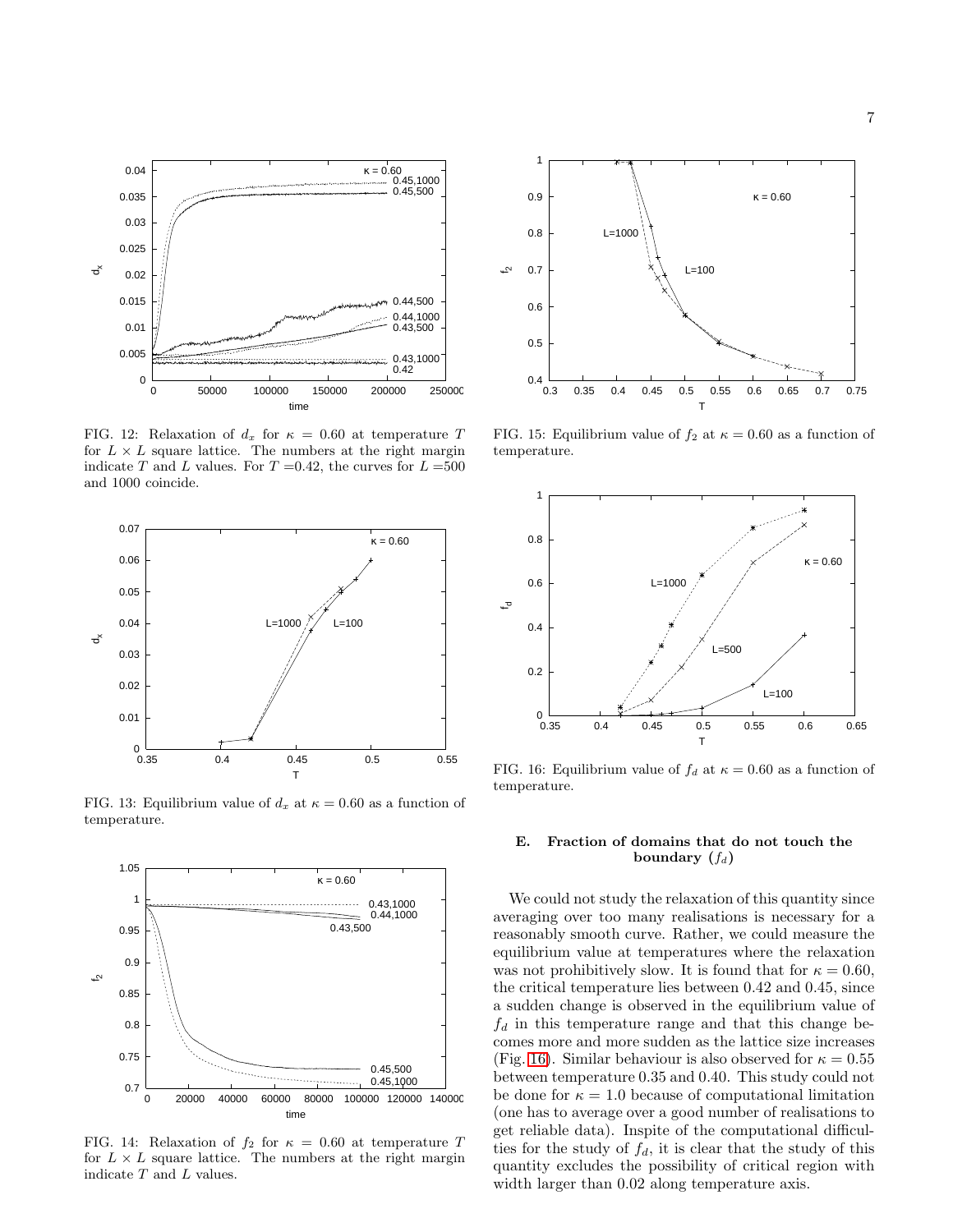

<span id="page-7-0"></span>FIG. 17: Schematic phase diagram for Transverse ANNNI model (with Hamiltonian  $\mathcal{H}_q$  of Eq. (8)), after ref. [13]

#### IV. MAPPING TO QUANTUM MODEL

A quantum Ising model in d dimension is related to a classical Ising model in  $d+1$  dimension by Suzuki-Trotter transformation [\[7,](#page-8-6) [9](#page-8-8), [10](#page-8-9)] and this relation is the basic idea behind quantum Monte Carlo algorithm. This transformation for the ANNNI model has been discussed in detail by Arizmendi [\[8](#page-8-7)] and can be summarised as follows. The quantum Ising Hamiltonian  $\mathcal{H}_q$  for the one-dimensional transverse ANNNI model with  $N$  sites is given by,

$$
\mathcal{H}_q = -J' \sum_{j=1}^N (s_j^z s_{j+1}^z - \kappa s_j^z s_{j+2}^z) - \Gamma \sum_{j=1}^N s_j^x. \tag{8}
$$

The ground state for this model is equivalent to a classical Ising model in two dimension with Hamiltonian

$$
\mathcal{H}_{cl} = -\sum_{x=1}^{N} \sum_{y=1}^{mn} J_q s_{x,y} [(s_{x+1,y} - \kappa s_{x+2,y}) + p s_{x,y+1}] \tag{9}
$$

in the limit  $(m \to \infty)$  and  $(n \to \infty)$  at a temperature  $T_q$ where

$$
\frac{k_B T_q}{J_q} = \frac{m\Gamma}{J'}\tag{10}
$$

 $(k_B$  is the Boltzmann constant) and

$$
p = \frac{m\Gamma}{2J'} \log[\coth(1/m)] \tag{11}
$$

Obviously, the nearest neighbour interaction in the y direction is  $p$  times the same in the  $x$  direction and as  $m \to \infty$  this ratio p also tends to infinity.

As mentioned earlier, the Hamiltonian  $\mathcal{H}_q$  of Eq. (8), describing a transverse ANNNI chain, has also been studied widely and numerical and (approximate) analytic studies [\[9](#page-8-8), [11,](#page-8-10) [12](#page-8-11), [13\]](#page-8-12) had predicted the existence of floating phase over a wide region extending from  $\kappa < 0.5$  to  $\kappa > 0.5$  (Fig. [17\)](#page-7-0). Why then this extensive presence of floating phase does not occur in the phase diagram of Fig. [2?](#page-2-0) It seems that the explanation is the following. For the classical Hamiltonian  $\mathcal{H}_{cl}$  of Eq. (9), the strength of nearest-neighbor interaction in the Y direction is p times stronger than that in the X direction, thus stabilizing the order in the Y direction. This raises both the upper critical temperature  $T_2$  (at which the order in the Y direction breaks down) and the the lower critical temperature  $T_c$  (at which the order in the X direction breaks down). Both the temperatures are raised by almost the same amount (thus the floating phase always has negligible width) but the amount of rise depends on the value of  $p$ . Now consider the quantum Hamiltonian  $\mathcal{H}_q$ . For a given  $\kappa$  if the floating phase extends from  $\Gamma_1$ to  $\Gamma_2$  ( $\Gamma_2 > \Gamma_1$ , the difference  $\Gamma_2 - \Gamma_1$  being appreciable), then the value of p (say,  $p_2$ ) corresponding to  $\Gamma_2$  will be proportionately larger than the value of  $p$  (say,  $p_1$ ) corresponding to  $\Gamma_1$  (see Eq. (11)). Although for every value of p, one has  $T_c \approx T_2$ , the common value of  $T_c$  and  $T_2$ at  $p_2$  is appreciably larger than that at  $p_1$ . This shows that the presence of floating phase over a wide parameter region for the quantum model is consistent with the absence of the same for the classical model.

TABLE I: Conclusions regarding the critical region from the study of various observables (Sec. II and III here).  $T_0$  is the temperature (in units of  $T_c^{(0)} = 0.44069$ ) at which there is a critical region of width  $<0.02$ 

| К,   | $T_0$ |
|------|-------|
| 0.45 | 0.404 |
| 0.55 | 0.37  |
| 0.60 | 0.44  |
| 1.0  | 0.76  |

### V. CONCLUSIONS

(1) For the 2D ANNNI model, diverging correlation length and algebraically decaying spin-spin correlation exists only along a "line". We present in Table 1 the temperature  $T_0$  such that within the temperature range  $(T_0 - 0.01) < T < (T_0 + 0.01)$  lie both the upper critical temperature  $T_2$  and the lower critical temperature  $T_c$ . We did not conduct the study at temperature intervals smaller than 0.01 except at  $\kappa = 0.45$ .

(2) The phase diagram is topologically different for 2D ANNNI model and its Suzuki-Trotter counterpart, the 1D transverse ANNNI chain. This is in contradiction with the fact that often a quantum model and its corresponding classical counterpart show topologically similar phase diagram and have the same critical indices at the transition point. Two examples of such behavior are (i) 2D Ising model and 1D transverse Ising model with nearest neighbor interaction ( $\kappa = 0$ ) [\[20](#page-8-19)] and (ii) XYZ chain and eight vertex model [\[21\]](#page-8-20).